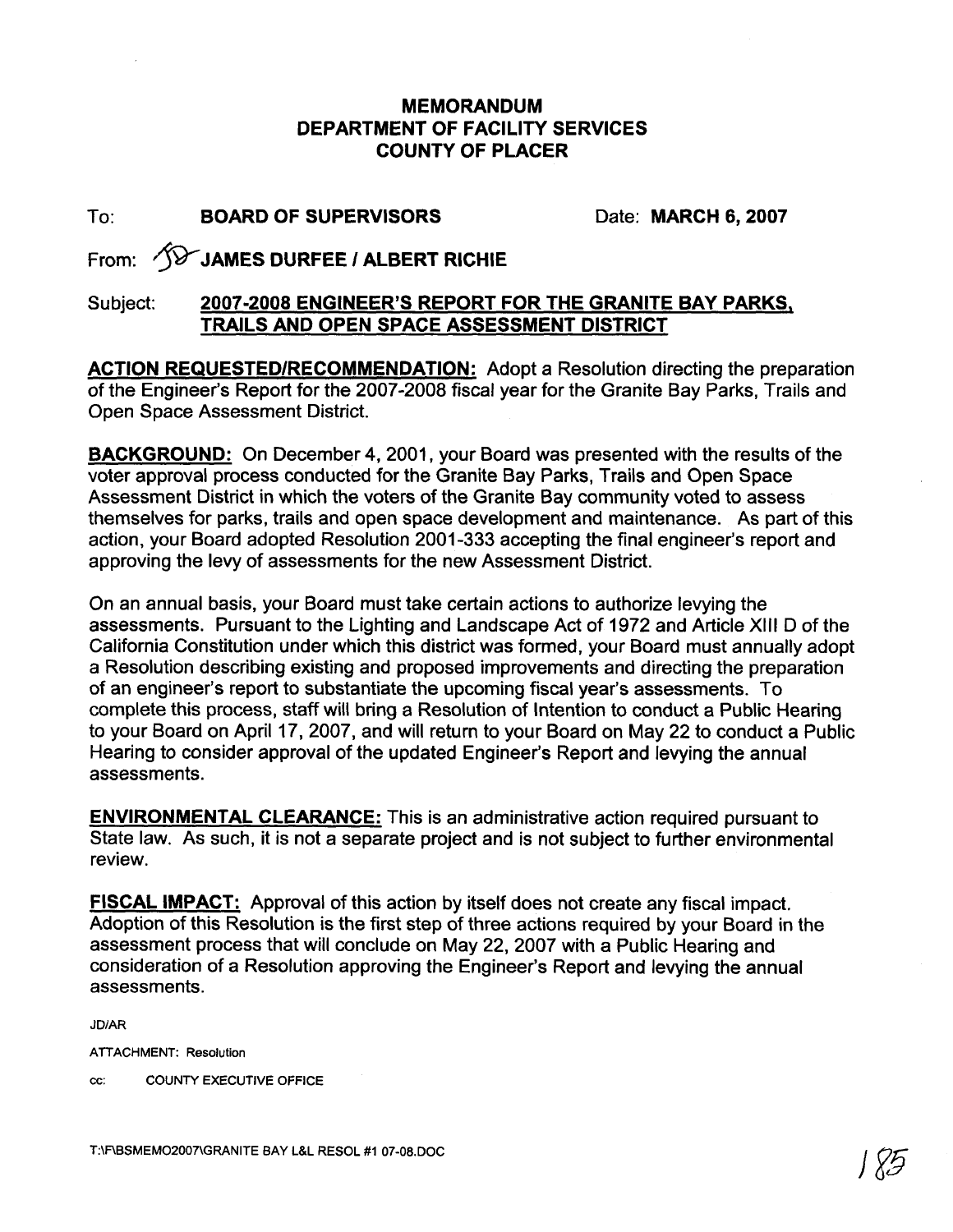## Before the Board of Supervisors County of Placer, State of California

**In the matter of: A RESOLUTION DIRECTING** Resol. No: Resol. Resole Resol. No: Resole Resole Resole Resole Resole<br>
THE PREPARATION OF THE 2007-2008 Crd No: Resole Resole Resolution Crd No: THE PREPARATION OF THE 2007-2008 **Detail of Ord No:**<br>
ENGINEER'S REPORT FOR THE GRANITE **First Reading**: **ENGINEER'S REPORT FOR THE GRANITE BAY PARKS, TRAILS AND OPEN SPACE ASSESSMENT DISTRICT** 

|                              |                                              | The following RESOLUTION was duly passed by the Board of Supervisors |        |
|------------------------------|----------------------------------------------|----------------------------------------------------------------------|--------|
|                              |                                              | of the County of Placer at a regular meeting held _____              | by the |
| following vote on roll call: |                                              |                                                                      |        |
| Ayes:                        |                                              |                                                                      |        |
| Noes:                        |                                              |                                                                      |        |
| Absent:                      |                                              |                                                                      |        |
|                              | Signed and approved by me after its passage. |                                                                      |        |

Clerk of said Board

Attest: Chairman, Board of Supervisors

**BE IT RESOLVED,** by the Board of Supervisors of the County of Placer, State of California, that:

- 1. By its Resolution No. 2001-333, this Board ordered formation of a landscaping and lighting district pursuant to the Landscaping and Lighting Act of 1972 (Part 2 of Division 15 of the California Streets and Highways Code (commencing with Section 22500 thereof) (the "District")
- 2. The purpose of the Assessment District is for the installation, maintenance and servicing of public facilities, as described in Section 3 below.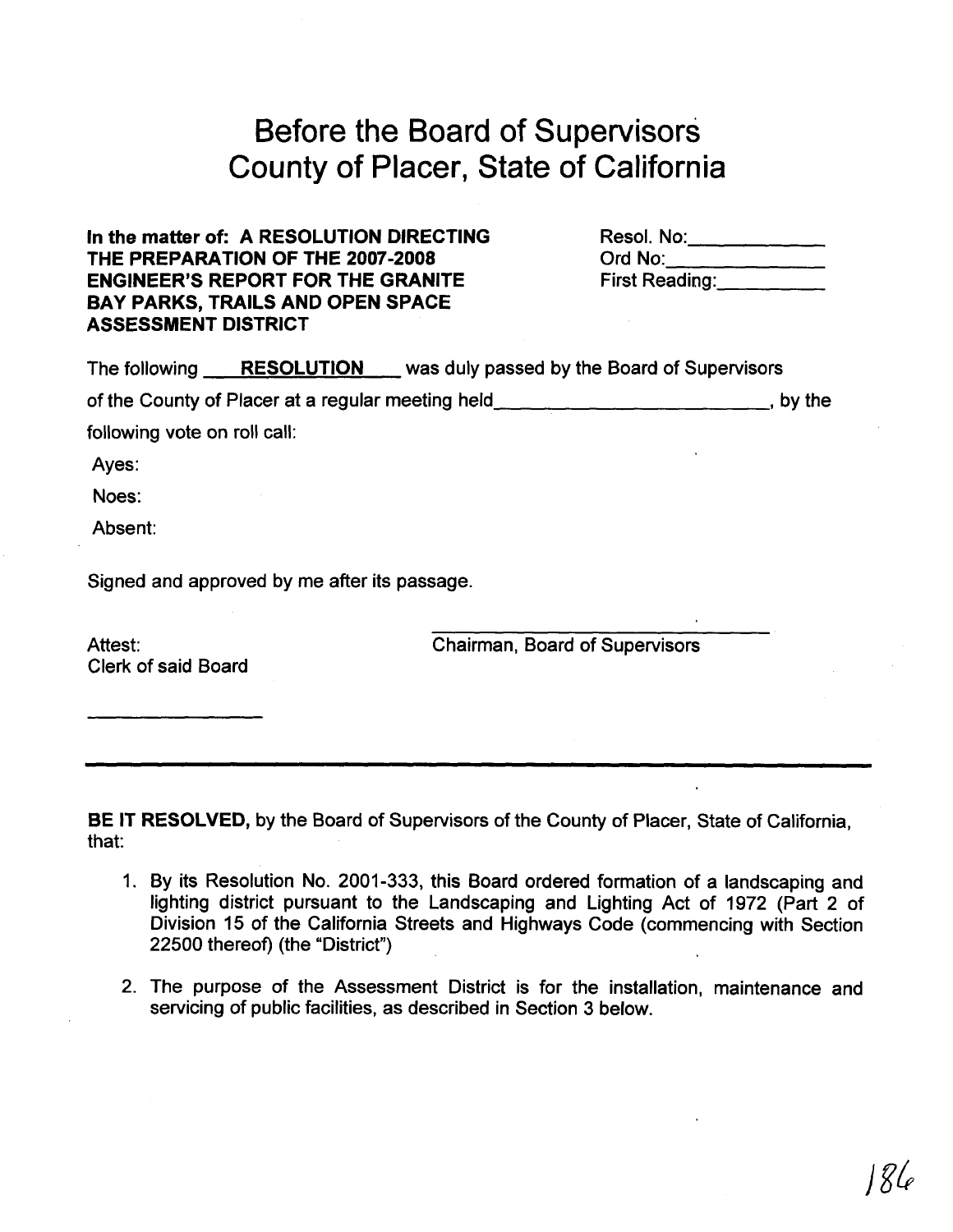**Page 2 Resolution** No.

- 3. Within the Assessment District, the existing and proposed improvements to be undertaken by the Assessment District are generally described as: installation, maintenance and servicing of public facilities, including but not limited to, playing fields, playground equipment, hard court surfaces, irrigation and sprinkler systems, landscaping, turf and track facilities, gymnasiums, swimming pools, landscaping, sprinkler systems, park grounds, park facilities, landscape corridors, and trails, as applicable, for property within the boundaries of the Granite Bay Parks, Trails and Open Space Assessment District. Maintenance means the furnishing of services and materials for the ordinary and usual maintenance, operation and servicing of said improvements, including repair, removal, or replacement of all or part of any improvement; providing for the life, growth, health and beauty of landscaping; and cleaning, sandblasting and painting of walls and other improvements to remove or cover graffiti. Servicing means the furnishing of electric current or energy for the operation or lighting of any improvements, and water for irrigation of any landscaping or the maintenance of any other improvements.
- 4. SCI Consulting Group. is hereby designated as Engineer of Work for purposes of these proceedings and is hereby ordered to prepare an Engineer's Report in accordance with Article 4 of Chapter 1 of the Act and Article XlllD of the California Constitution. Upon completion, the Engineer shall file the Engineer's Report with the clerk of the Board of Supervisors for submission to the Board.